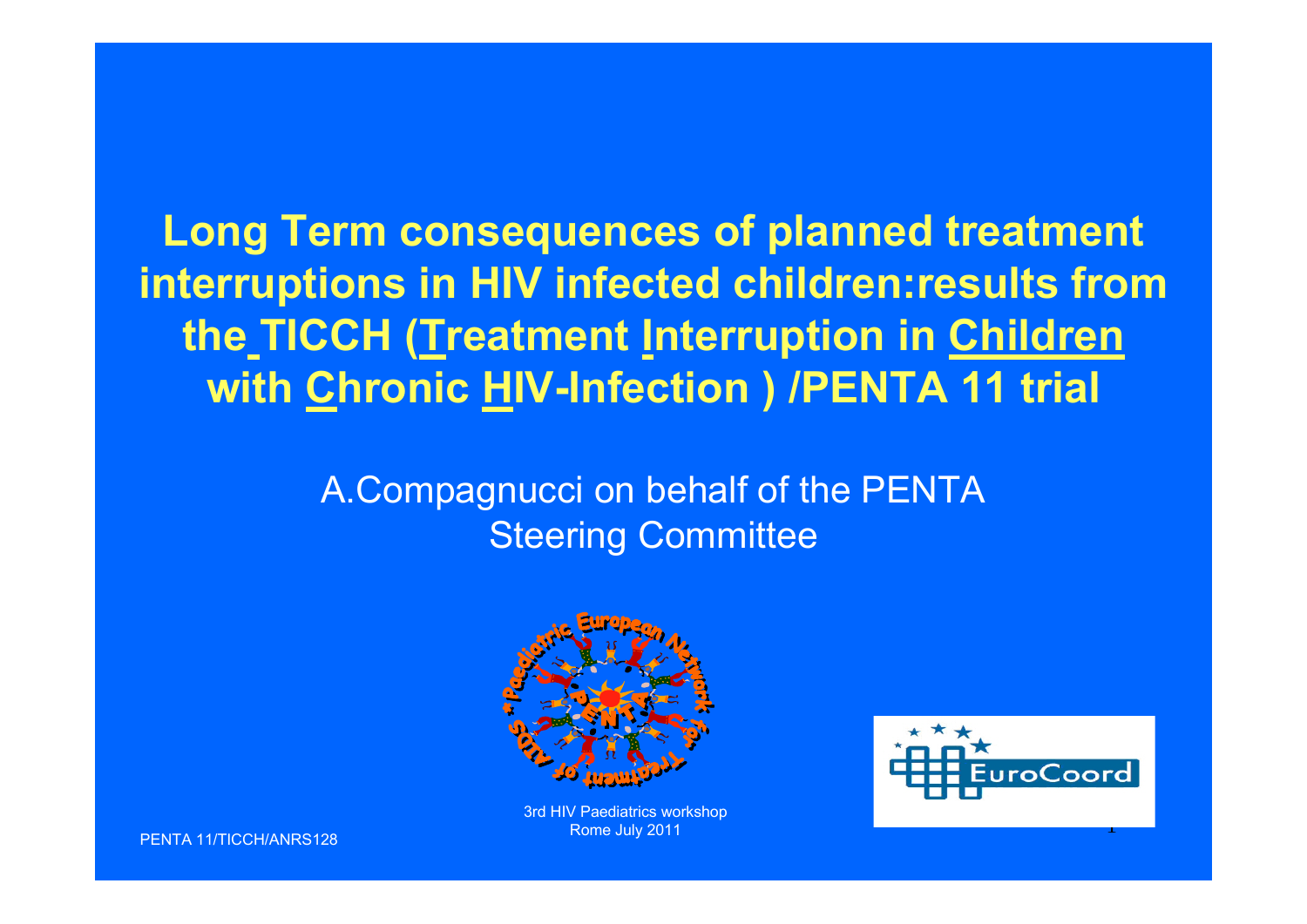# PENTA 11 DESIGN

- **HIV-1 RNA<50 c/ml,**
- **CD4% 30%(age 2-6) or CD4 25% and CD4 500 (age 7-15);**
- **HAART >6 months (unless changed for toxicity);**

#### **RANDOMISE**

#### **Continuous HAART**

**Primary Endpoints CD4% <15% (2-6yr) CD4% <15% and CD4<200/mm3 (7yr) New CDC stage C diagnosis Death**

 **CD4 guided PTI** • **STOP HAART until CD4%<20% (age 2-6), CD4%<20% OR CD4<350 (age7+) OR after 48 weeks OFF treatment**

• **RESTART same regimen and continue until CD4% 30% /CD4% 25% AND CD4 500 and HIV-1 RNA<50 c/ml twice**;

*AIDS 2010,24:231-2 41*

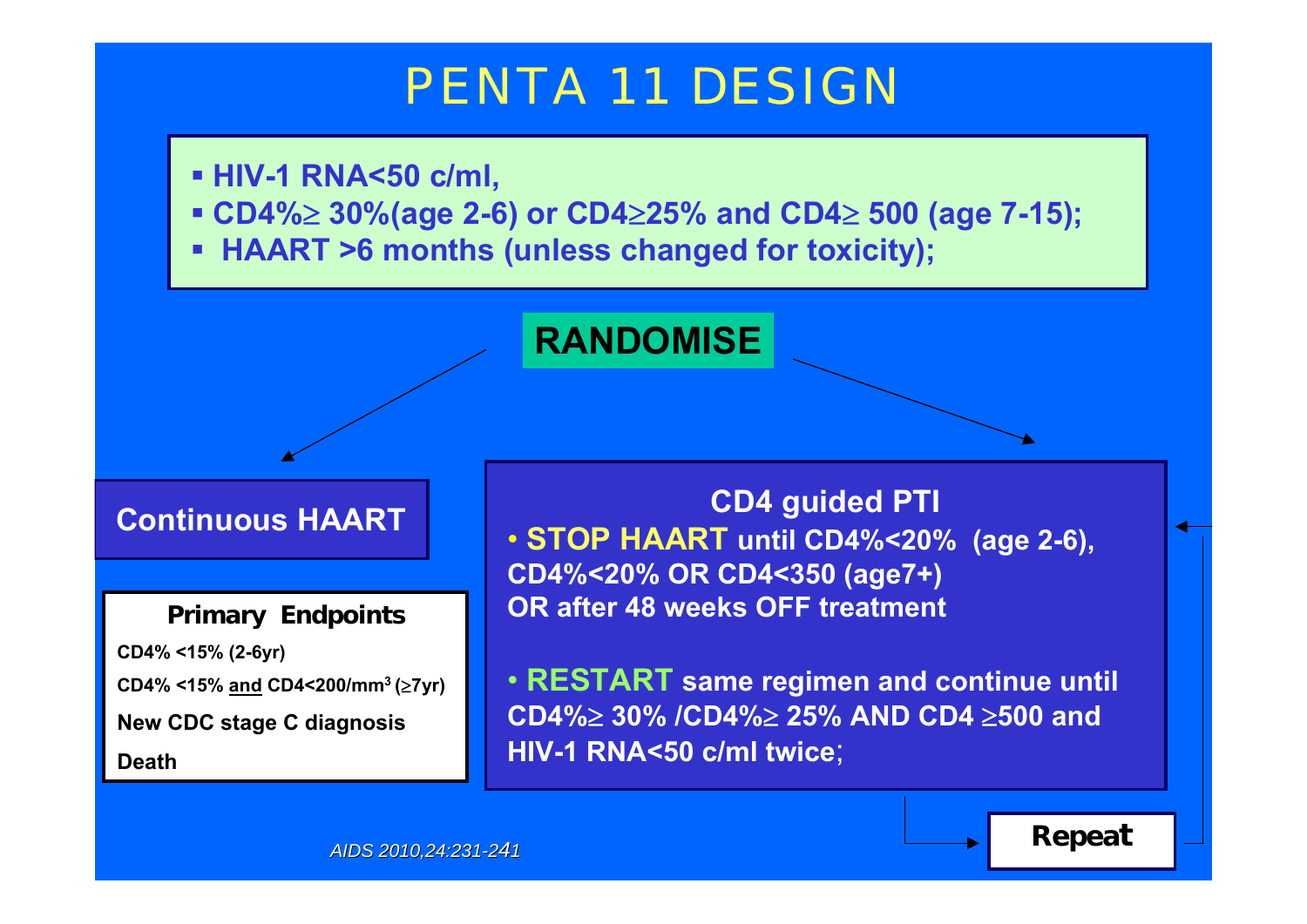# MAIN TRIAL : MAIN FINDINGS

- $\blacksquare$ **109 children randomised : CT- 53 or PTI -56**
- $\blacksquare$ **Median follow-up 130 (range 33-180) weeks,**
- **CT group spent 4% of time off ART , PTI group spent 48%**

#### $\blacksquare$ **PRIMARY ENDPOINT :**

- No child died or had a CDC C event
- 1 (2%) CT vs 4 (7%) PTI children had a CD4 endpoint (p=0.4) CD4% <15% (2-6yr): 0 vs 3 CD4% <15% <u>and</u> CD4<200 cells/mm3 (≥7yr): 1 vs 1
- $\blacksquare$  **AFTER 72 Weeks, CD4% change was greater in PTI group** -0.4% (SE 0.9) in CT vs -5.2 (0.9) in PTI
- $\blacksquare$  **MORE MINOR CLINICAL EVENTS REPORTED IN PTI GROUP**

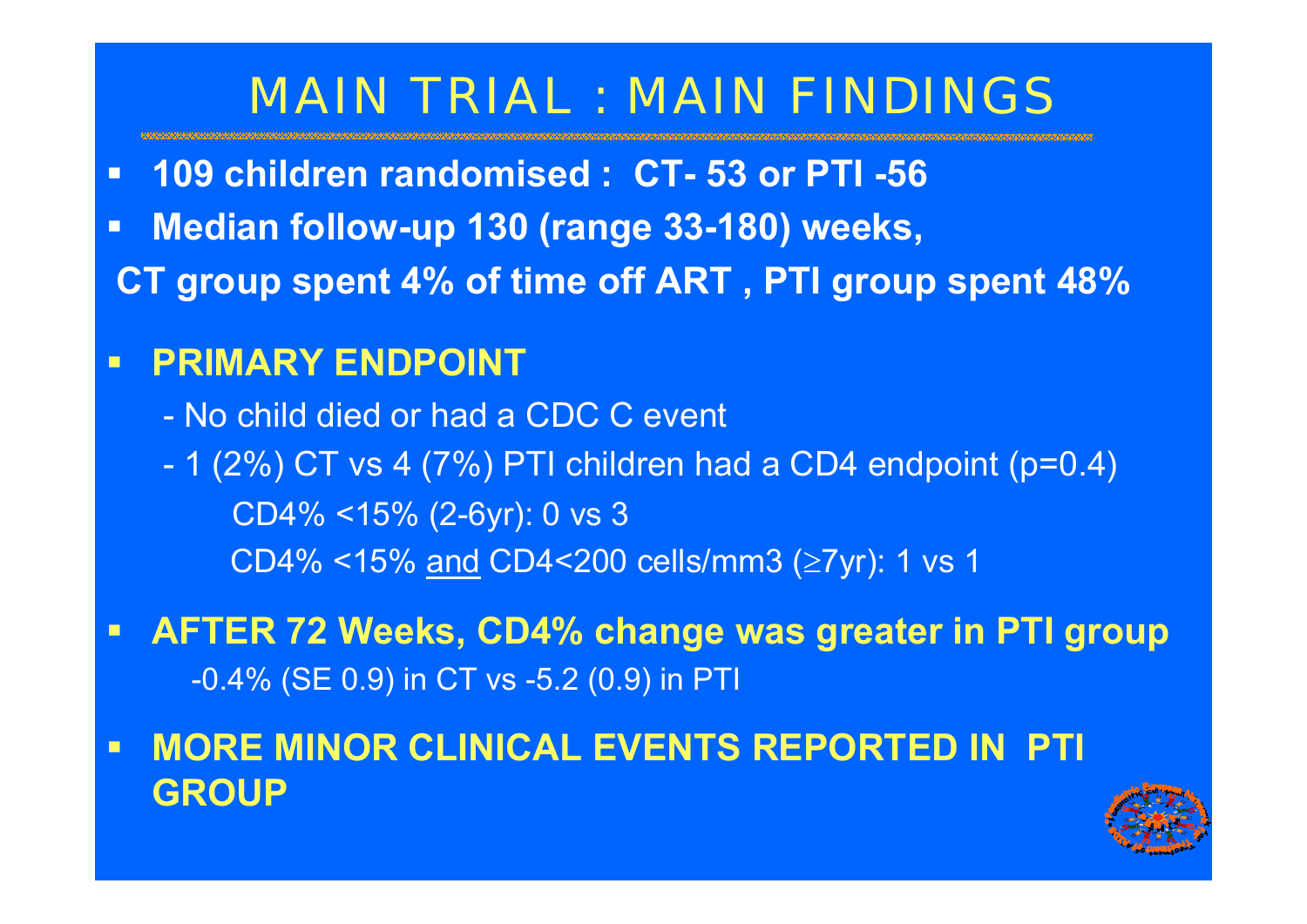# LONG TERM FOLLOW-UP (LTFU)

#### •**Annual FU on children in PENTA 11 (5 years)**

### – **ROUTINE CLINICAL DATA**

• HIV-1 RNA, CD4, ART, AIDS events and death, weight and height, resistance

### – **NEUROCOGNITIVE TESTS**

• 3 tests from WISC IV

### – **SELF REPORTED ASSESSMENT OF QUALITY OF LIFE**

• carer and child (Pedsql)

#### •**Immunology/virology substudy**



3rd HIV Paediatrics workshop Rome July 2011

PENTA 11/TICCH/ANRS128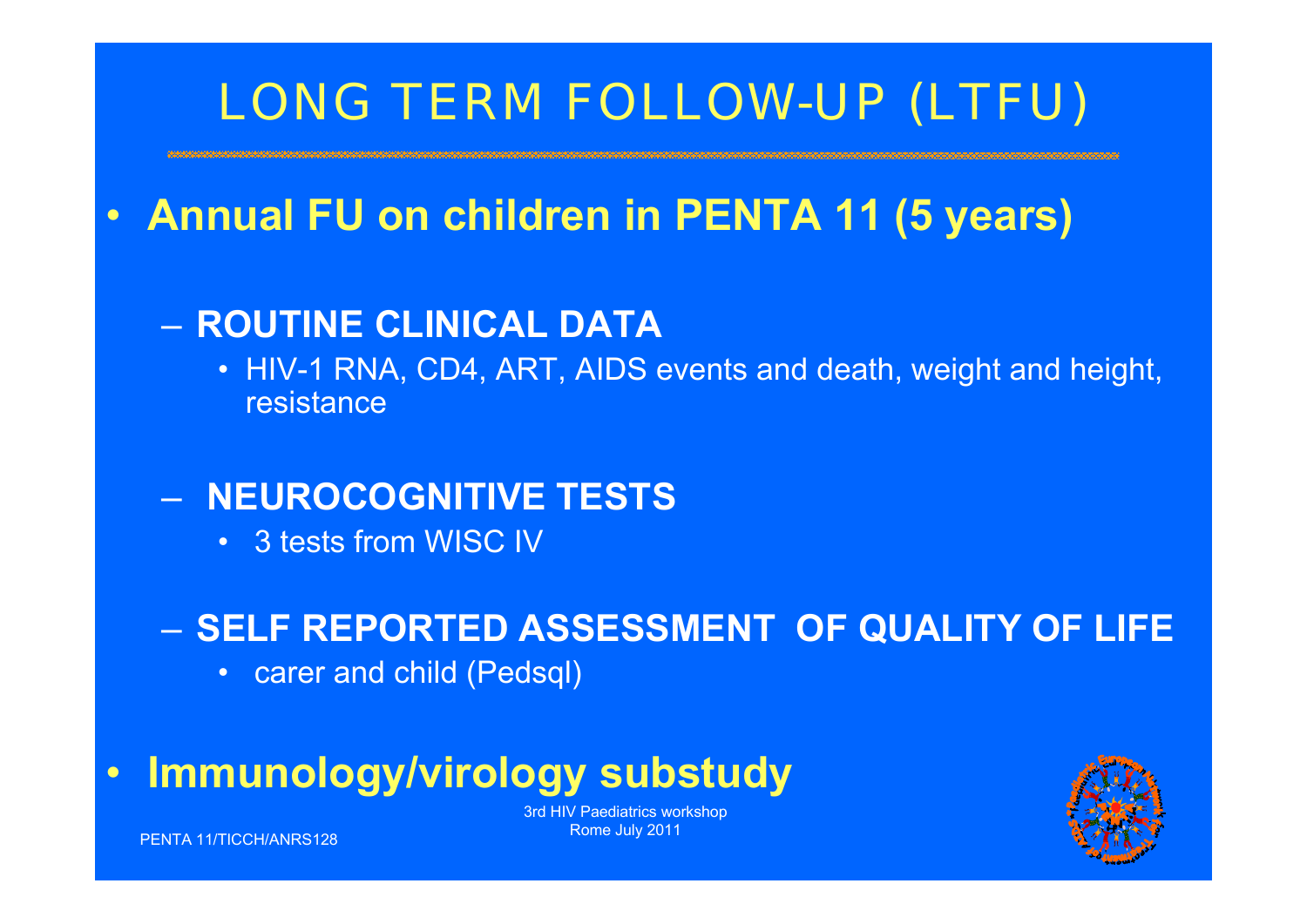# LTFU: RESULTS: 101/109 children

- 101/109 children(79 Europe , 22 Thailand) –4 US not in LTFU, 2 lost to follow-up, 2 didn't consent
- •50 PTI, 51 CT
- •101 completed 1 year FU
- 95 completed 2 years
- • Median follow-up from enrolment **4.6 years** (range 3.7, 5.0)

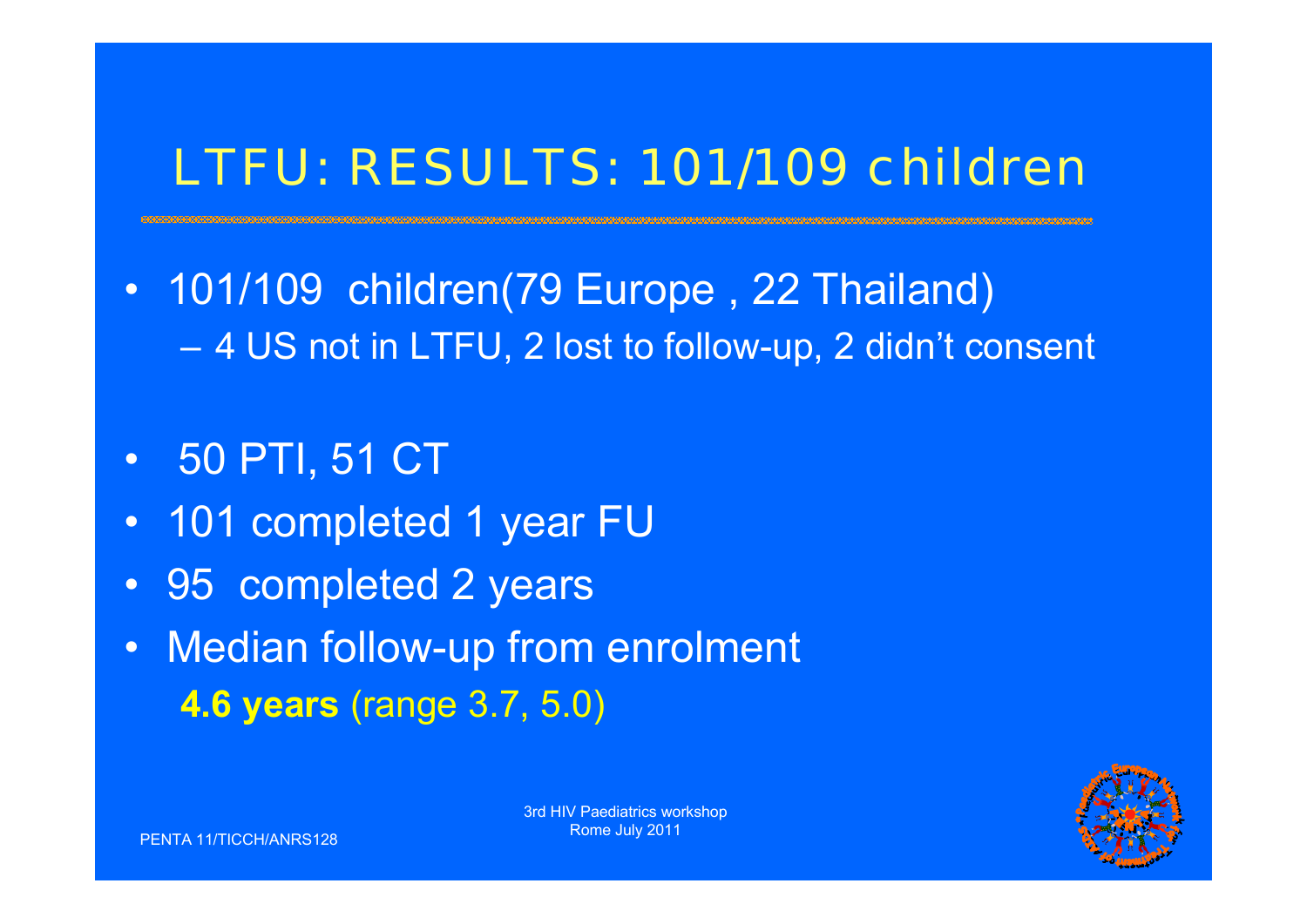### Characteristics at baseline and end of main trial

|                                              | <b>CT (N 51)</b>      | <b>PTI (N 50)</b>    |
|----------------------------------------------|-----------------------|----------------------|
| Age (yrs), median (range)                    | 9.9(2.2, 15.1)        | 8.8(3.5, 15.9)       |
| Time since started ART years), med (IQR)"    | 6.6(3.9, 8.9)         | 5.6(3.2, 8.3)        |
| CD4%, median (IQR)                           | $37\%$ ( $34,40\%$ )  | $37\%$ (33, 42%)     |
| CD4 count (cells/µl), median (IQR)           | 968 (739, 1225)       | 1010 (860, 1280)     |
| HIV-1 RNA <50 copies/ml                      | 48 (94%)              | 43 (86%)             |
| <b>CDC disease stage B / C</b>               | 13 (25%) / 19 (37%)   | $16(32\%)$ / 9 (18%) |
| <b>Nadir CD4%, median (IQR)</b>              | <u>18% (10%, 27%)</u> | 21% (12, 26%)        |
|                                              |                       |                      |
| Age (yrs), median (range)                    | 12.1(4.8, 17.9)       | 11.3(5.0, 18.7)      |
| CD4%, median (IQR)                           | $36\%$ ( 31, 42%)     | $32\%$ (28, 36%)     |
| CD4 count (cells/µl), median (IQR)           | 927 (700, 1140)       | 792 (595, 1045)      |
| <b>Proportion HIV-1 RNA &lt;50 copies/ml</b> | 76% (39/51)           | 60% (30/50)          |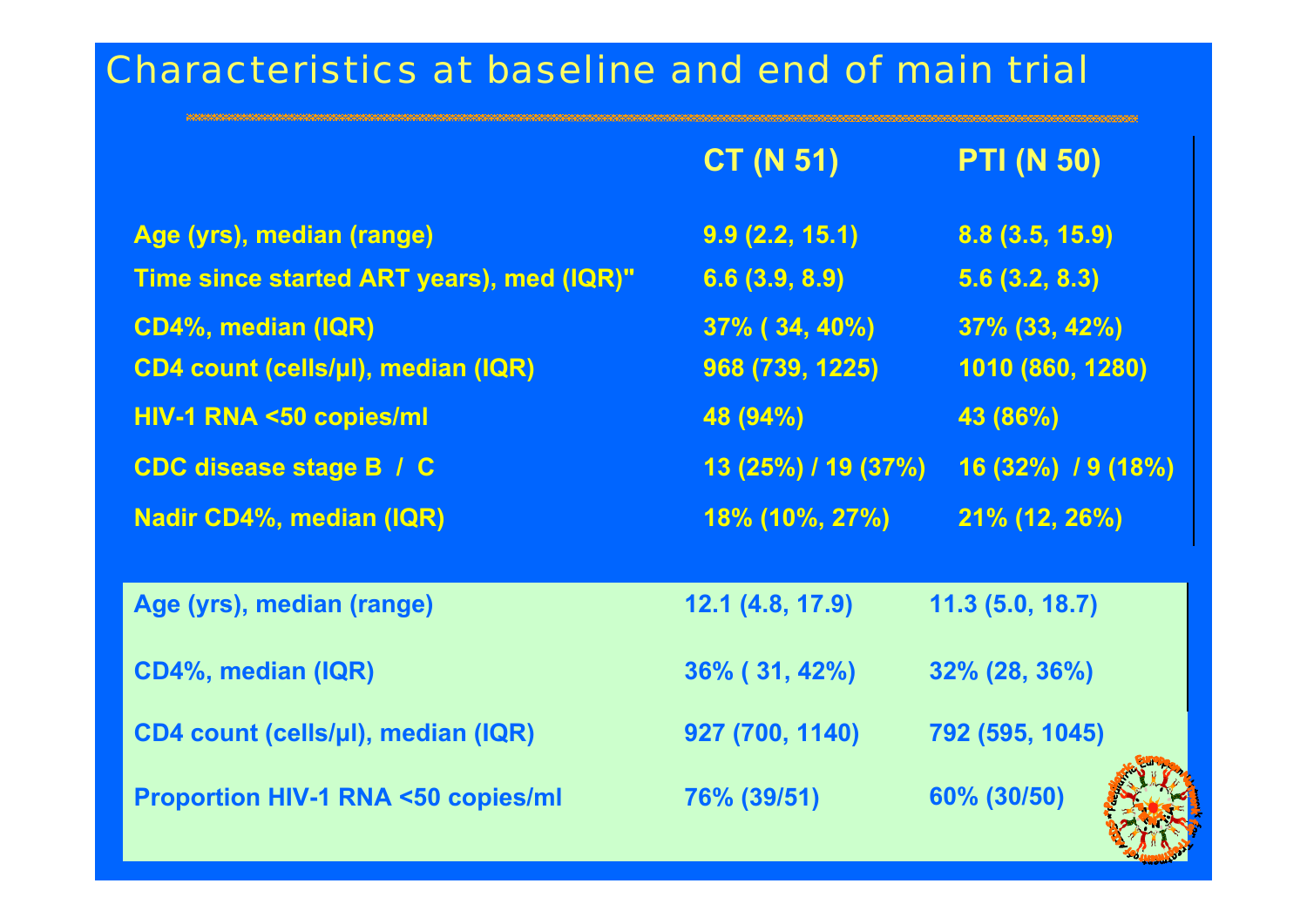## Treatment status at end of main trial for children in LTFU

| $\blacksquare$ PTI arm                | $N = 50$   |
|---------------------------------------|------------|
| <b>First PTI</b>                      |            |
| - on first PTI                        | 1(2%)      |
| - restarted ART after first PTI       | 33 (66%)   |
| - non-protocol TI after first restart | 1(2%)      |
| <b>Second PTI</b>                     |            |
| - on second PTI                       | $5(10\%)$  |
| - restarted ART after second PTI      | $10(20\%)$ |
|                                       |            |

- 1 child off ART

PENTA 11/TICCH/ANRS128

3rd HIV Paediatrics workshop Rome July 2011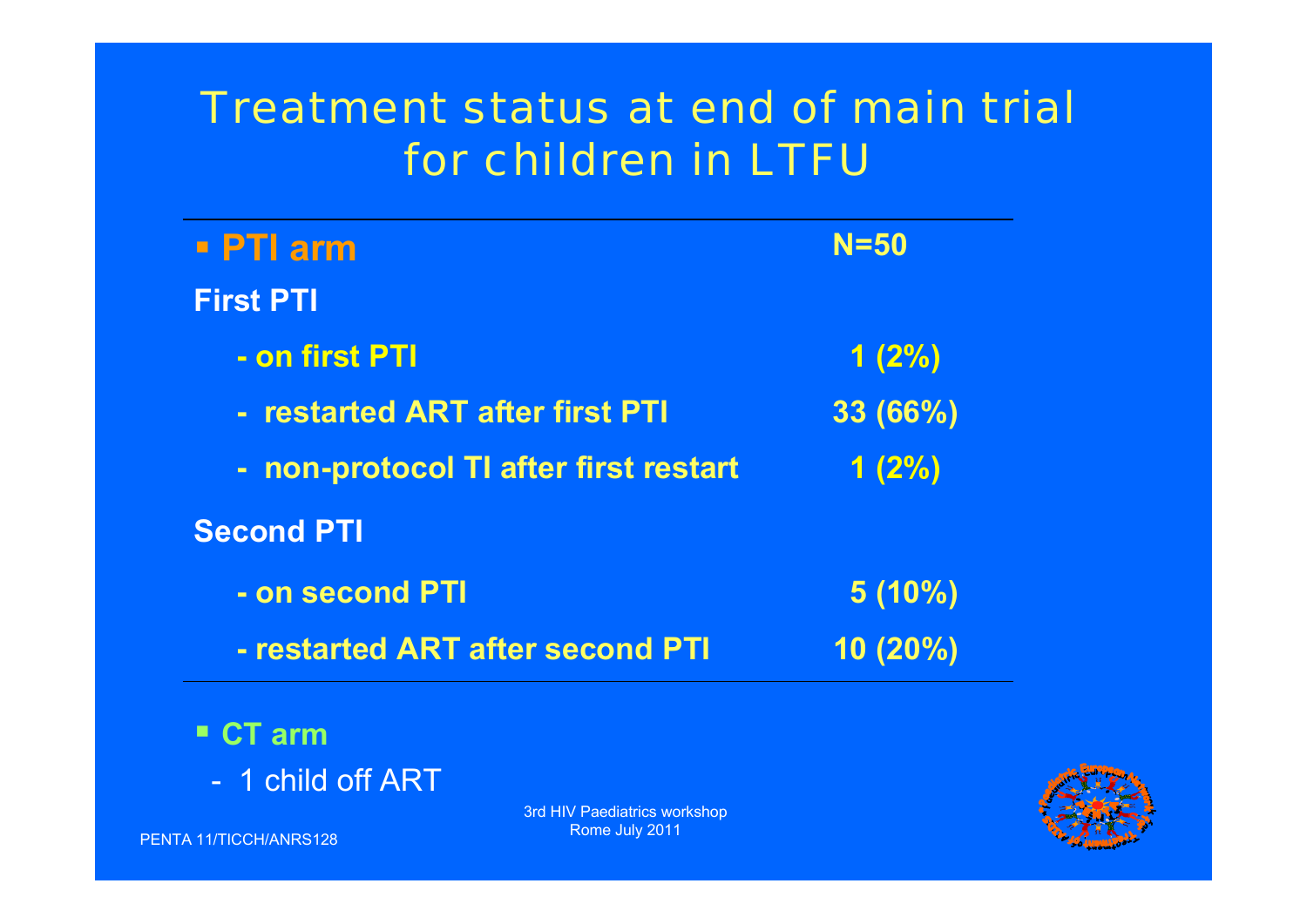## Children off treatment at end of main trial

**PTI arm** (n=7, including 1 child with non-protocol interruption)

**- 5 restarted ART** 3 within 3 months of end of main trial 1 at 19 months 1 at 25 months

**- 2 still off ART at last follow-up** (*March and April 2010, resp)*

 **CT arm** (n=1) - restarted ART 13 months after end of main trial



3rd HIV Paediatrics workshop Rome July 2011

PENTA 11/TICCH/ANRS128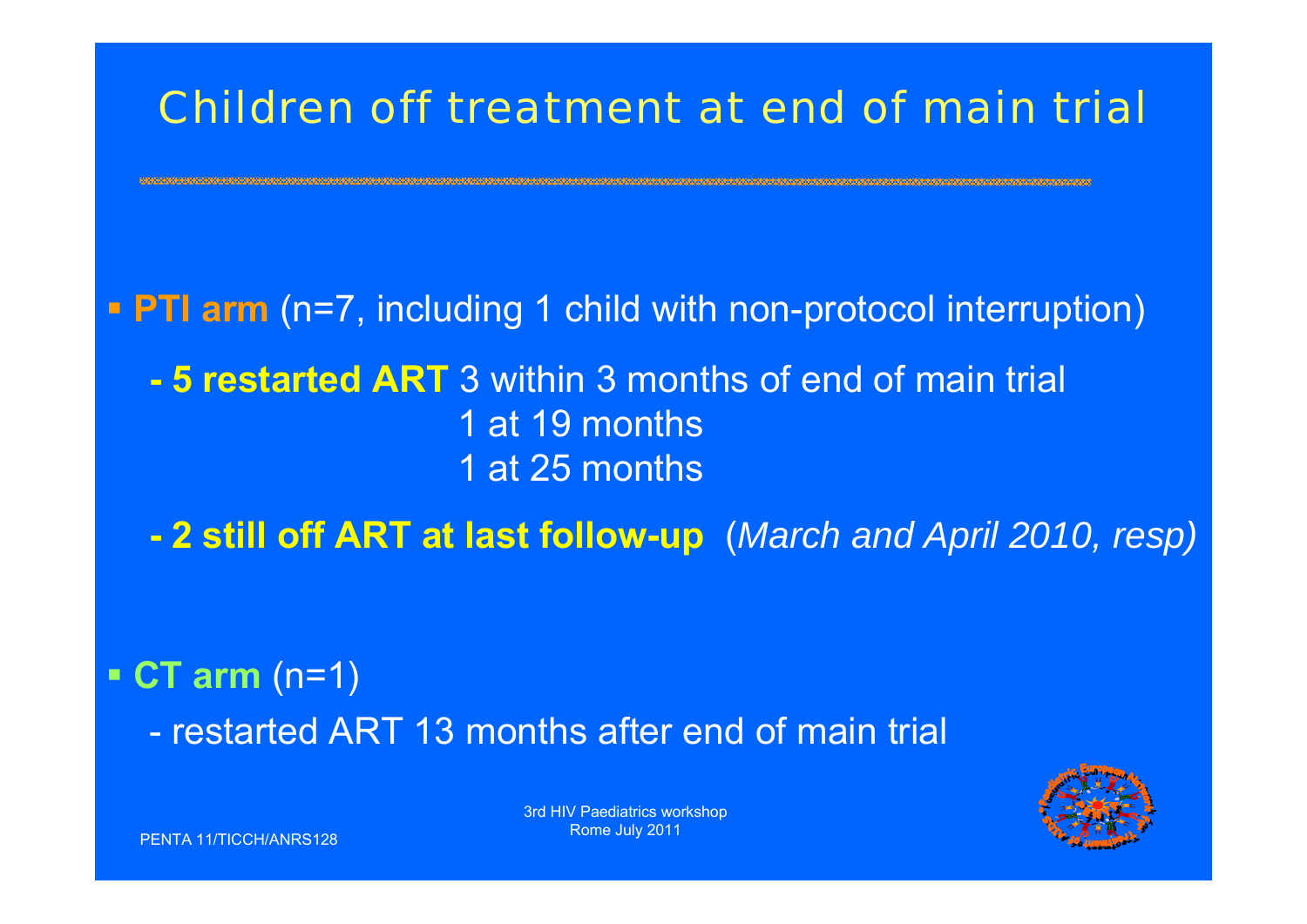# Clinical outcomes overall follow-up

- $\blacksquare$ NO Death
- NO new CDC stage C event
- Only 1 child had a new CDC stage B event (osteomyelitis, PTI during MAIN Trial)
- Weight-for-age and height-for-age z score:NO difference from baseline, at 1 and 2 years

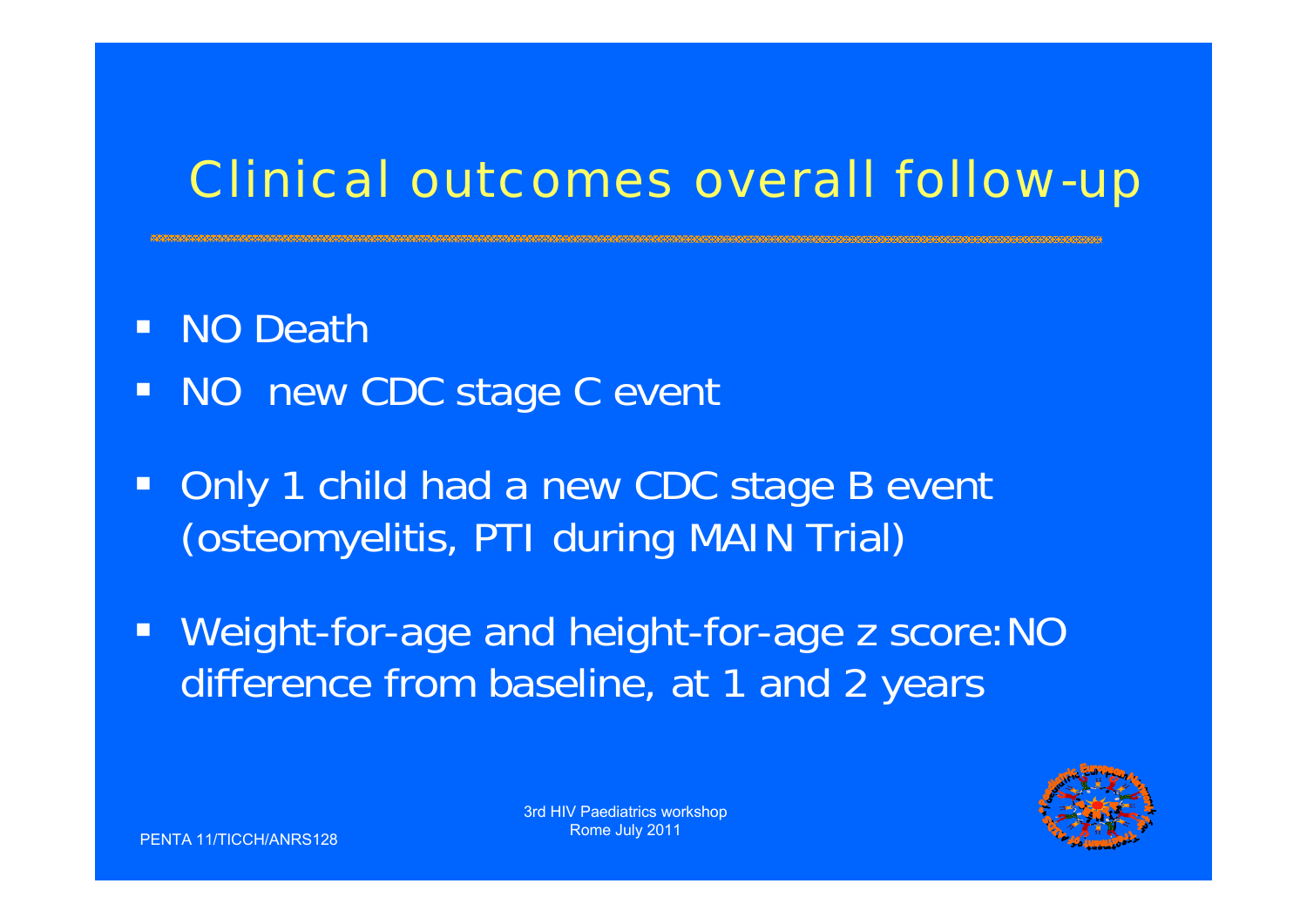# Proportion of time spent off ART

|                                                                                                 | <b>CT</b> | PTI   |
|-------------------------------------------------------------------------------------------------|-----------|-------|
| Up to end of main trial                                                                         | 4.1%      | 45.2% |
|                                                                                                 |           |       |
| <b>After end of main trial</b>                                                                  |           |       |
| - during overall follow-up                                                                      | 1.3%      | 10.4% |
| - excluding FU of children on a PTI at<br>end of main trial before they<br><b>restarted ART</b> | 1.3%      | 4.7%  |

3rd HIV Paediatrics workshop Rome July 2011

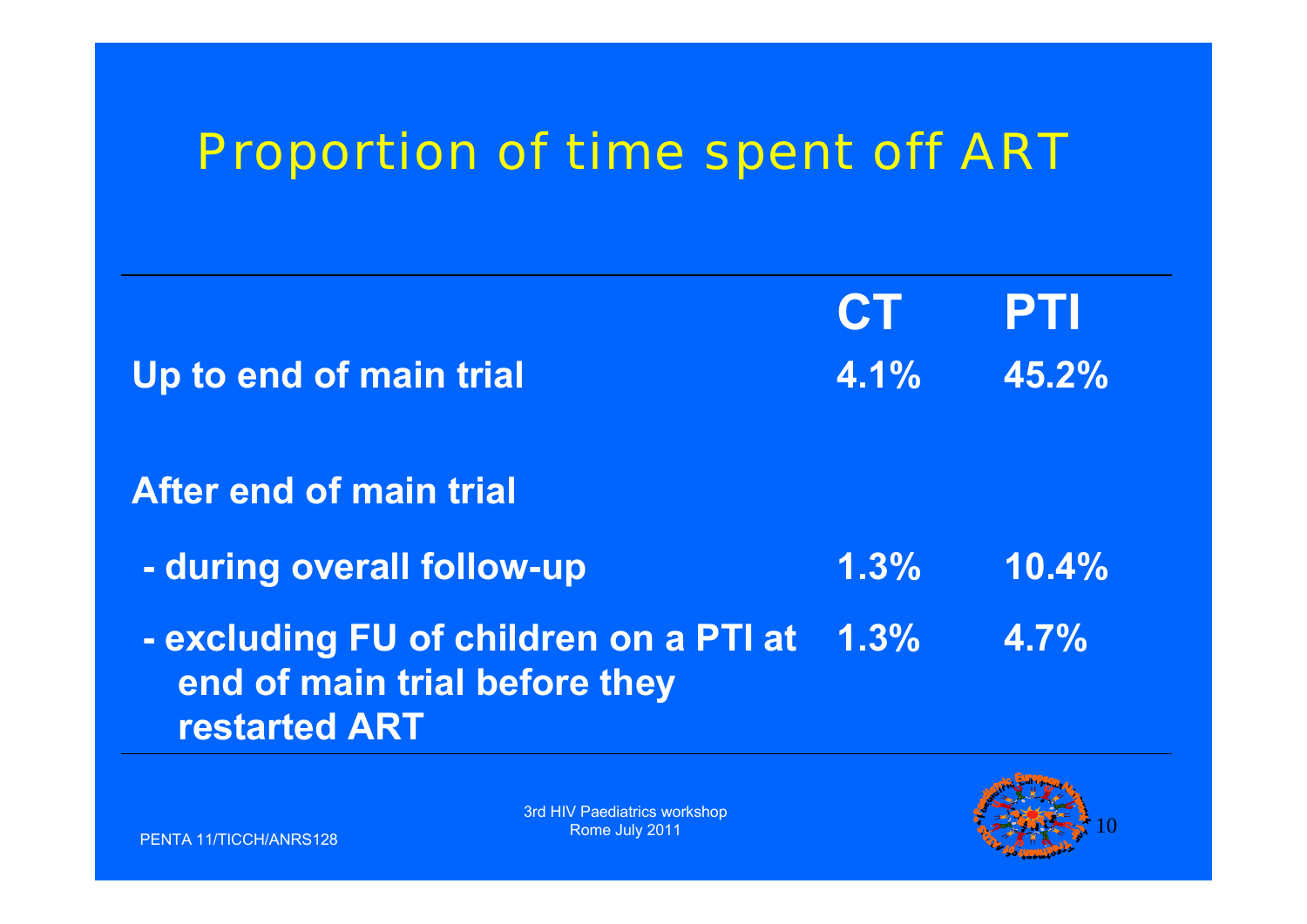# Switching ART regimen

Switching 3 drugs for any reasons or 2 drugs for treatment failure (excluding ART used for replacement stopping strategy in PTI arm**)**



\*1 child switched twice, first for simplification following a PTI during main trial, then later due to VL failure after end of main trial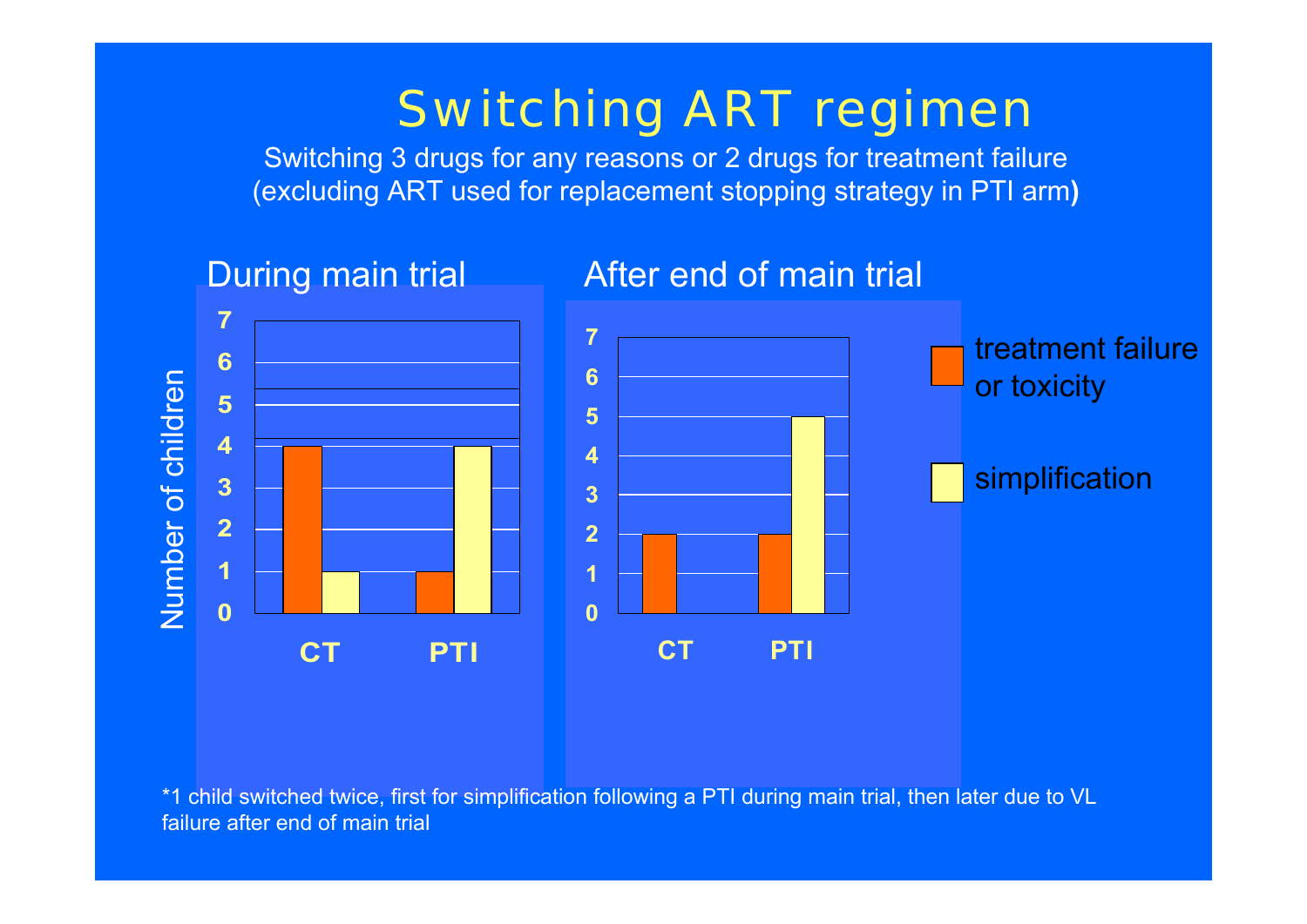#### **NRTI NNRTI PI**New drugs never used before prescribed after baseline,by class



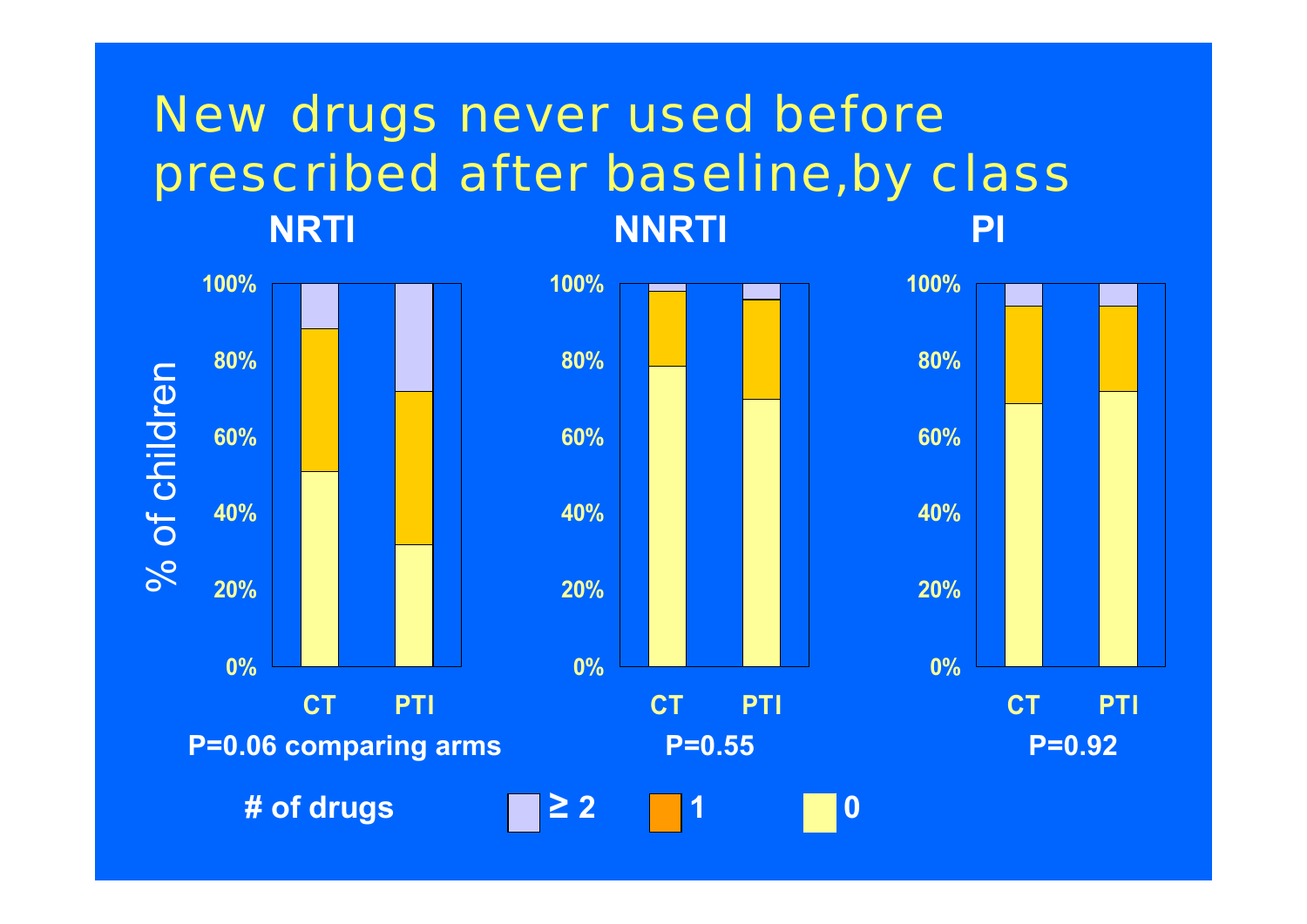## Immunological and virological outcomes at 12 and 24 months after end of trial

|                          |                 | <b>Mean (SE) or proportion</b><br><b>CT</b> | <b>PTI</b>  | Difference or risk ratio<br>(95% CI) comparing<br><b>PTI vs CT</b> | <b>P-value</b> |
|--------------------------|-----------------|---------------------------------------------|-------------|--------------------------------------------------------------------|----------------|
| <b>CD4%</b>              | 12m             | 35.8(1.0)                                   | 32.7(1.0)   | $-3.5(-6.3,-0.7)$                                                  | 0.014          |
|                          | 24 <sub>m</sub> | 36.0(1.1)                                   | 34.6(1.0)   | $-1.6$ $(-4.5, 1.3)$                                               | 0.27           |
| <b>CD4 count</b>         | 12 <sub>m</sub> | 925(45)                                     | 808 (44)    | $-126(-251,-1)$                                                    | 0.048          |
| (cells/mm <sup>3</sup> ) | 24 <sub>m</sub> | 864 (39)                                    | 832 (39)    | $-42$ ( $-149, 65$ )                                               | 0.44           |
| <b>CD8%</b>              | 12m             | 33.6(1.3)                                   | 36.6(1.3)   | $3.3(-0.5, 7.1)$                                                   | 0.085          |
|                          | 24 <sub>m</sub> | 34.1(1.5)                                   | 36.3(1.4)   | $2.4$ (-1.7, 6.5)                                                  | 0.24           |
| <b>HIV-1 RNA</b>         | 12 <sub>m</sub> | $90\% (44/49)$                              | 77% (36/47) | 0.85(0.71, 1.02)                                                   | 0.074          |
| <50 copies/ml            | 24m             | 86% (37/43)                                 | 82% (37/45) | 0.95(0.79, 1.14)                                                   | 0.57           |

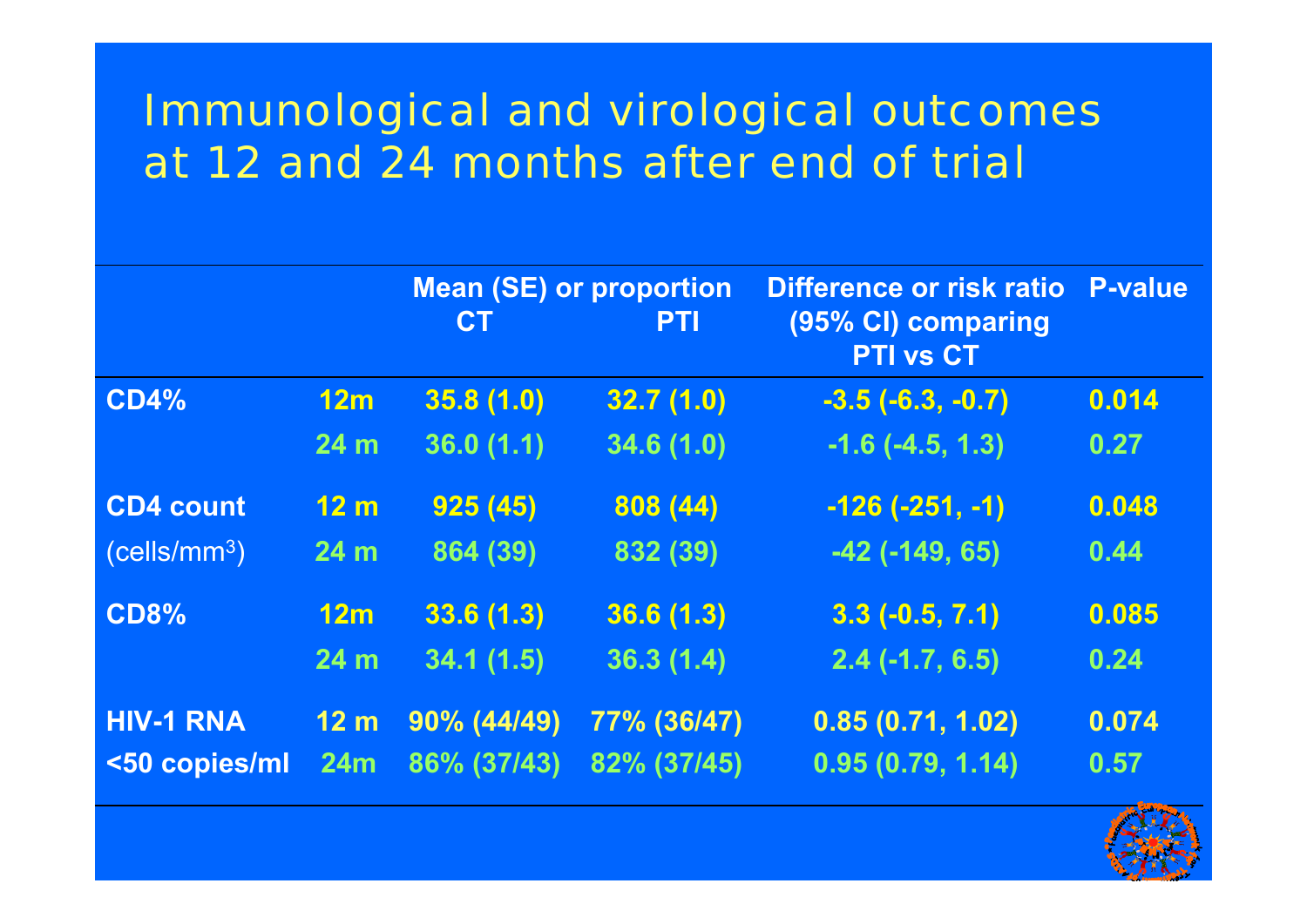## CD4 % over time

### Mean CD4 % over time from baseline

### Mean CD4% over time from end of main trial

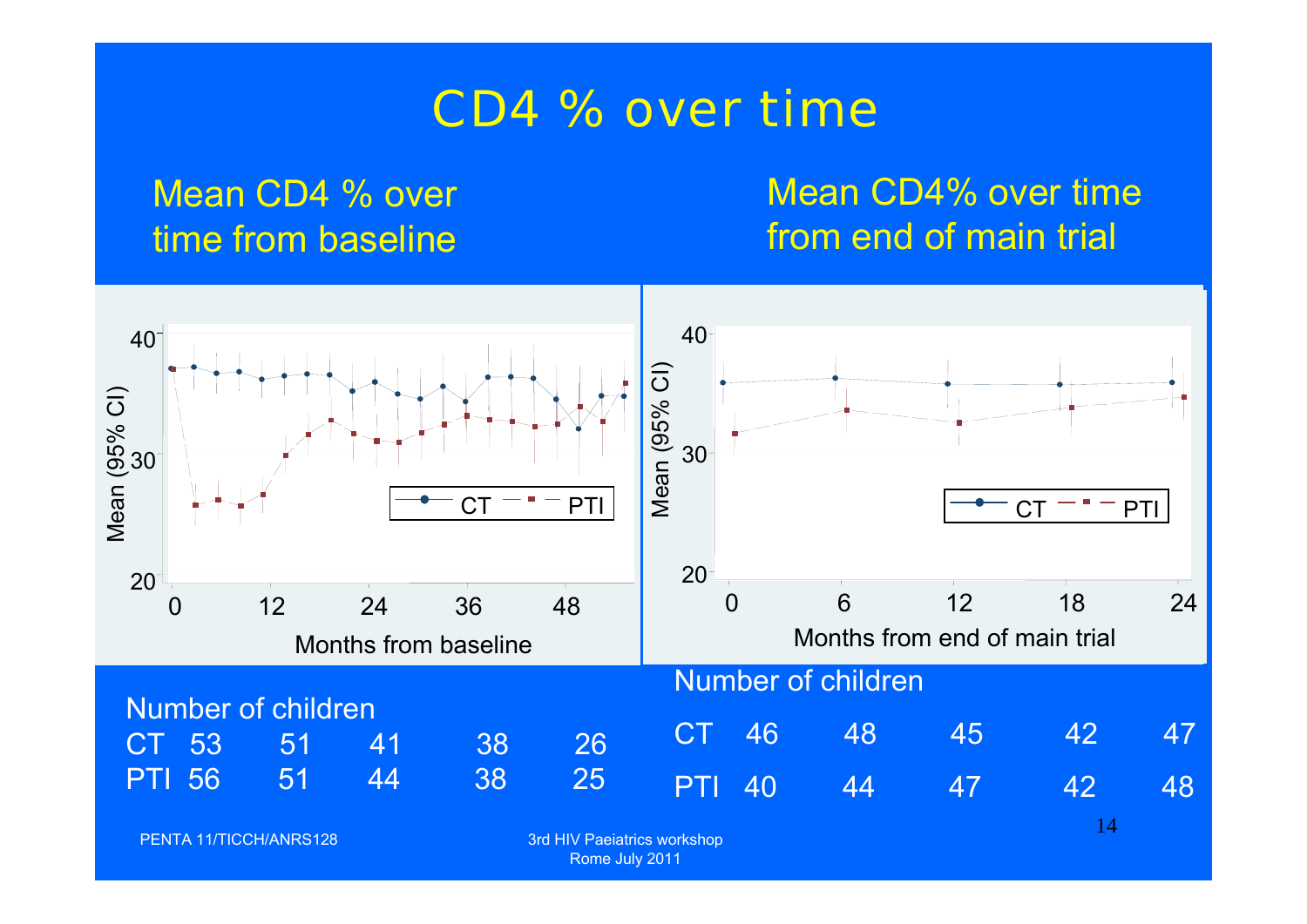## Proportion HIV-1 RNA <50 copies/ml Proportion HIV-1 RNA <50 copies/ml from end of main trial from end of main trial

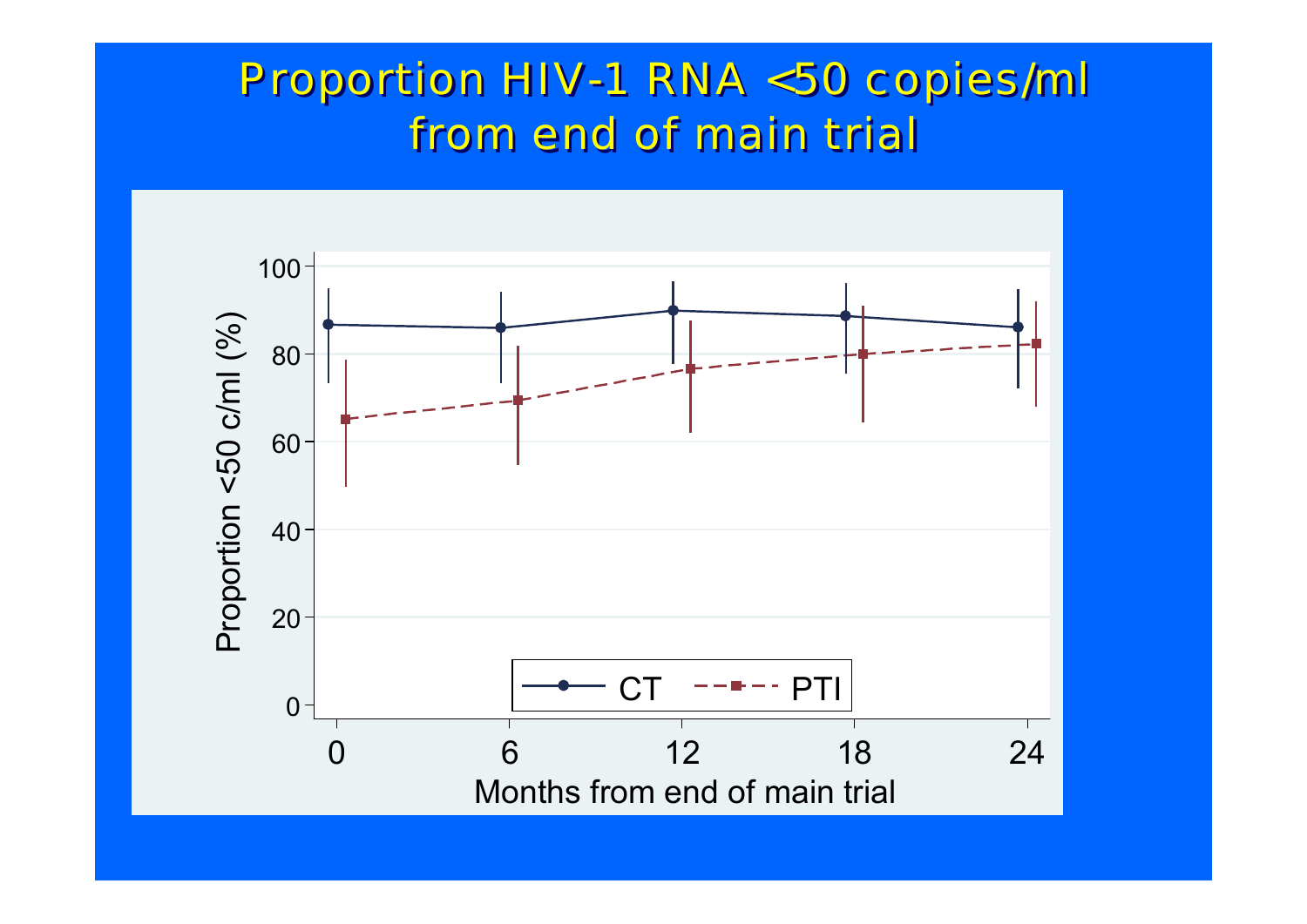# Association between nadir CD4 and CD4 recovery in PTI group



*Based on measurements since child restarted ART after last PTI*

In adjusted analysis, estimated mean difference in CD4% comparing nadir CD4% <sup>≥</sup>20% vs <20% = 3.7% (95% 0.7-6.7, p=0.02)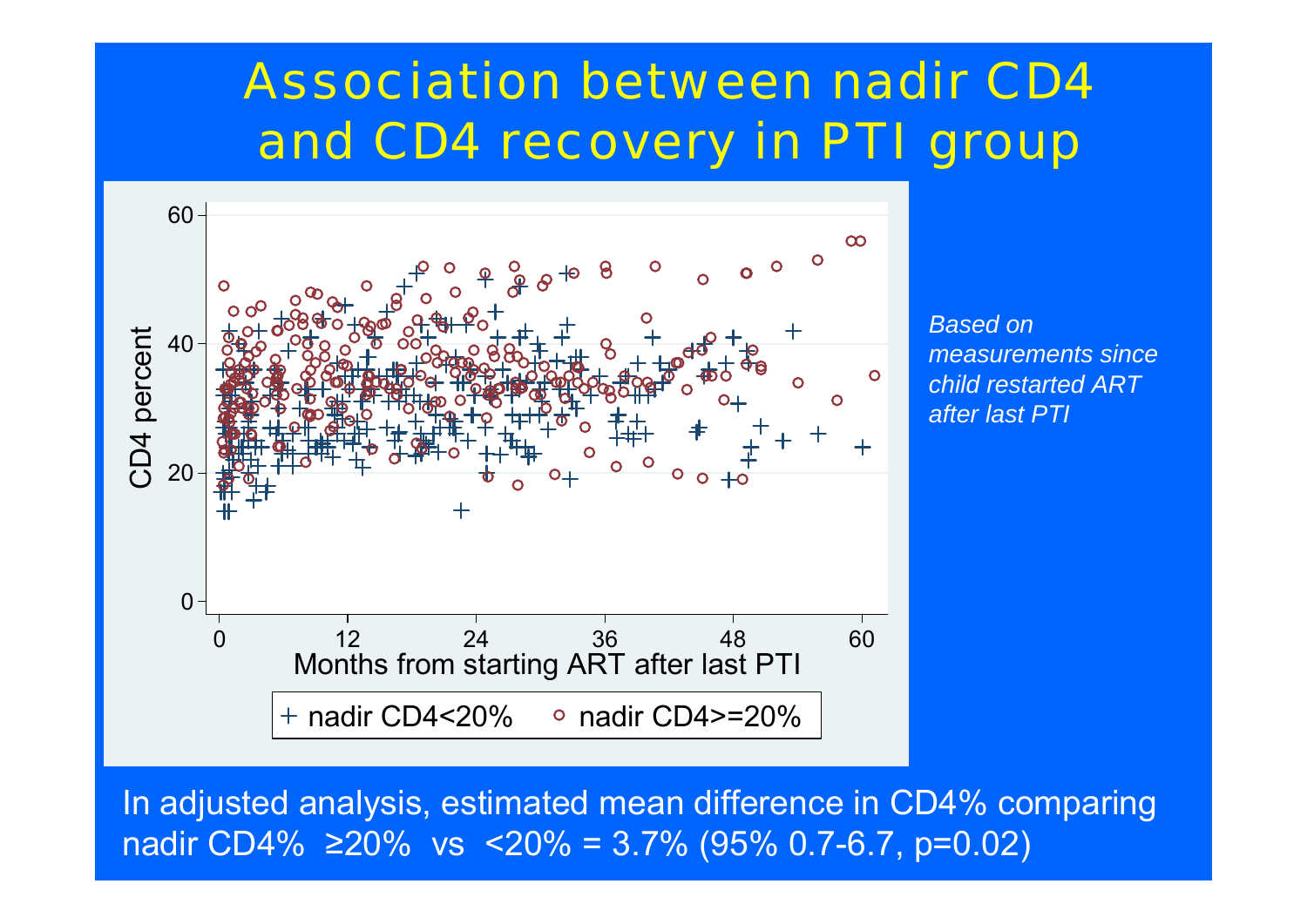# Total cholesterol

### **Mean cholesterol over time from baseline**

**Mean cholesterol over time from end of main trial**

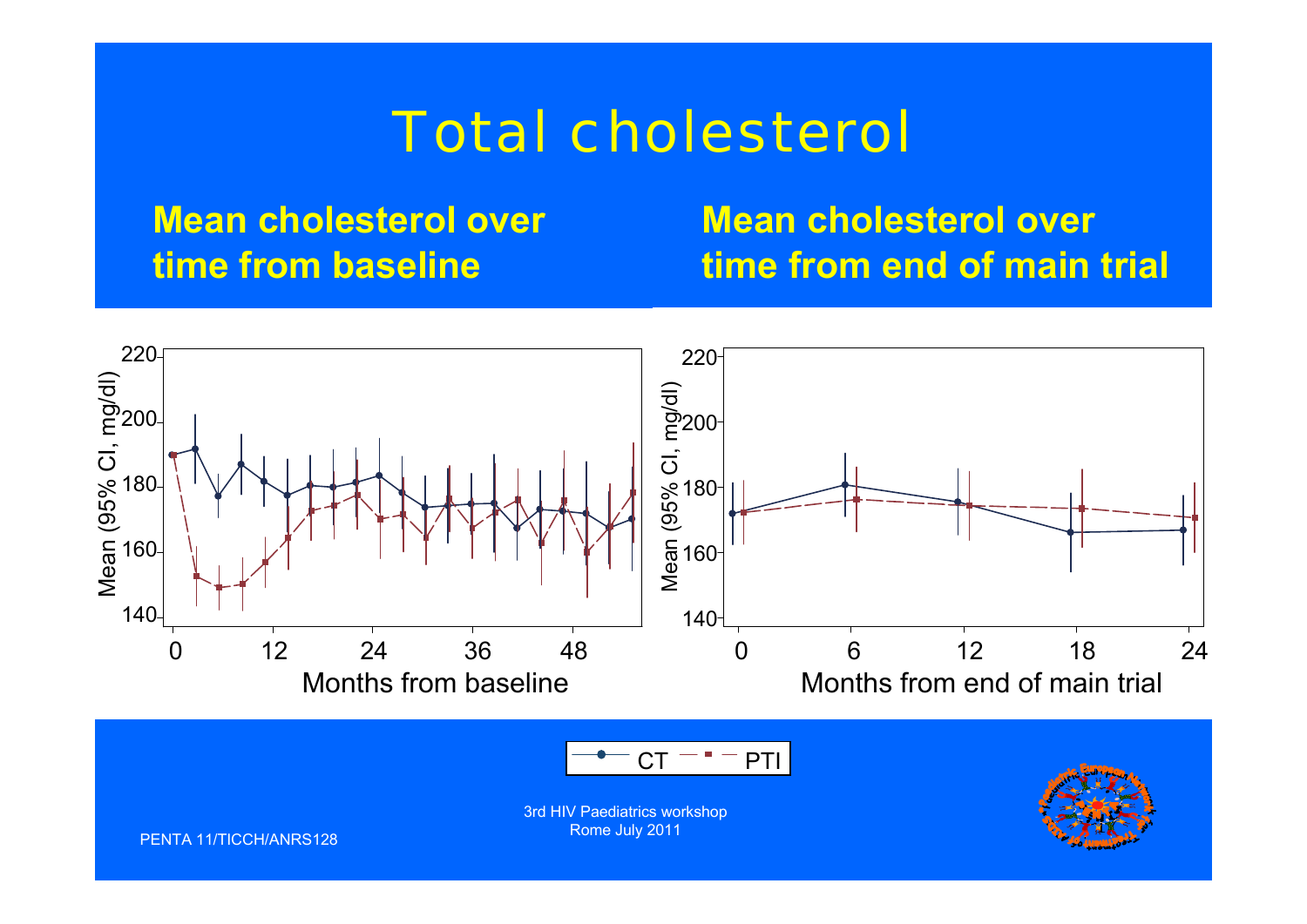# **SUMMARY**

- NO serious clinical outcomes in overall study
- •CD4% continued to increase by 2 years
- • Better CD4 recovery after ART re-initiation associated with higher nadir CD4 %
- VL< 50 copies by 2 years from end of trial 86%-CT , 82% PTI
- $\bullet$ No difference in exposure to all 3 drug classes
- $\bullet$ More switches for « simplification » in PTI arm
- •Neurocognitive and immunology sub studies ongoing
- $\bullet$ Role of Interruptions in children needs further investigation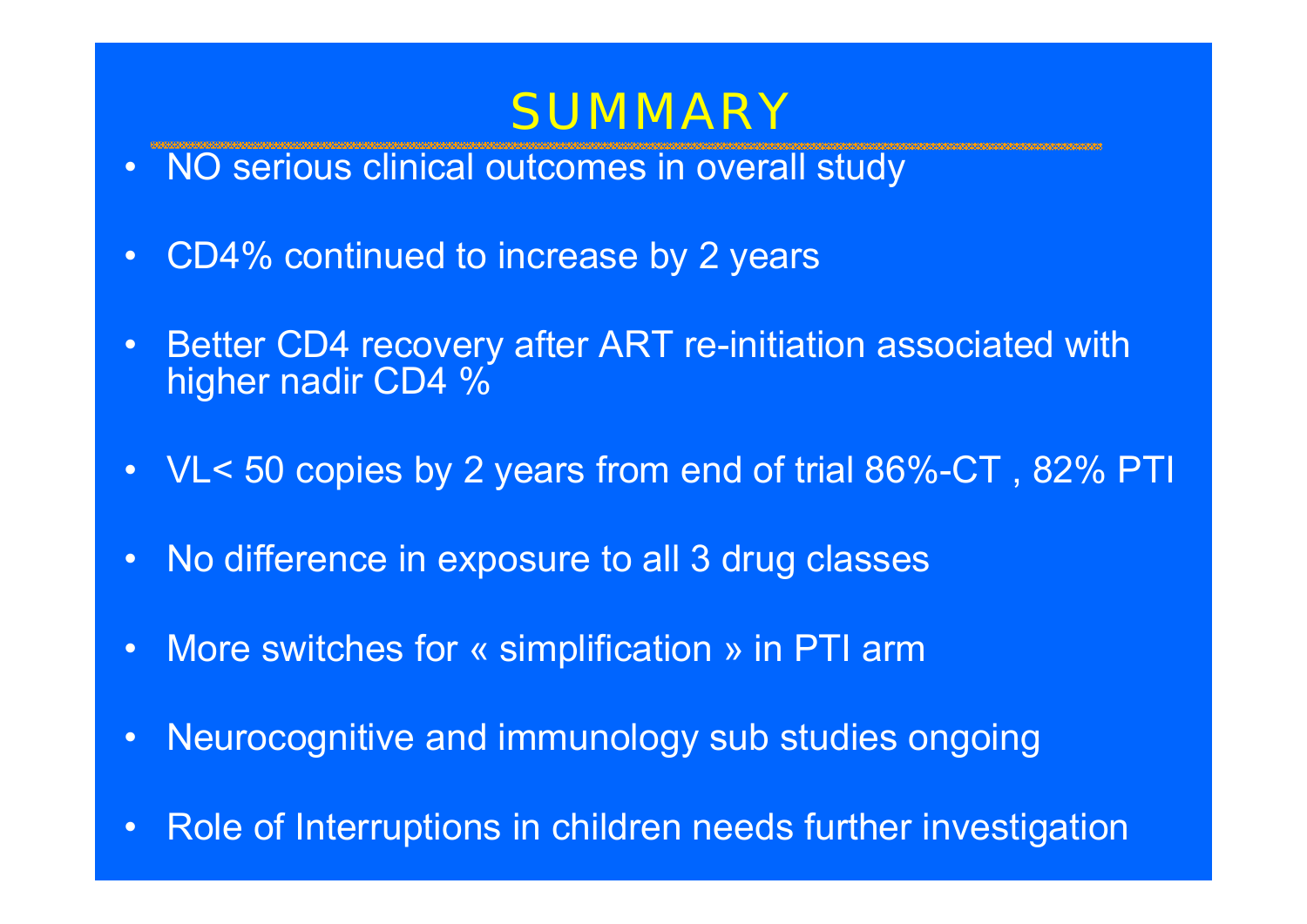## **We thank all of the children, families, and staff from the centres participating in the PENTA 11 trial**

#### **PENTA Steering Committee**:

**J-P Aboulker, A Babiker, J Ananworanich, E Belfrage, S Bernardi , R Bologna, D Burger, K Butler, G Castelli , P Clyden, A Compagnucci, JH Darbyshire, M Debré, R de Groot, M Della Negra, A De Rossi, A Di Biagio, D Duicelescu, A Faye, V Giacomet, C Giaquinto (chairperson), DM Gibb, I Grosch-Wörner, M Lallemant, M Hainaut, L Harper, J Levy, H Lyall, M Mardarescu, MJ Mellado Peña, M Marczynska, D Nadal, L Naver, T Niehues, C Peckham, M Pennazatto , D Pillay, J Popieska , JT Ramos Amador, C Rudin, Y Saïdi, M Sharland, HJ Scherpbier, C Thorne, P Tovo, G Tudor-Williams, N Valerius, S Welch, U Wintergerst**

#### **PENTA 11 Executive Committee:**

**JP Aboulker, A Babiker, DM Burger, A Compagnucci, JH Darbyshire, C Giaquinto, DM Gibb, L Harper, N Klein, M Lallemant, H Lyall, L Mofenson, J Moye, D Nadal, Y Saïdi**

#### **PENTA 11 Pharmacology Group**:

**DM Burger, TR Cressey, E Jacqz-Aigrain, S Khoo, JM Tréluyer**.

#### **PENTA 11 Immunology/Virology Group**

**M Clerici, A De Rossi, N Klein, J Moye, N Ngo-Giang-Huong, MA Muñoz Fernandez, D Pillay**.

**PENTA-11 Data Safety and Monitoring Committee:**

**C Hill (Chair), P Lepage, A Pozniak, S Vella**.

**INSERM SC10, France: JP Aboulker, A Compagnucci, G Hadjou, S Léonardo, Y Riault, Y Saïdi**.

**MRC Clinical Trials Unit, UK**: **A Babiker, L Buck, JH Darbyshire, L Farrelly, S Forcat, DM Gibb, H Green, L Harper, D Johnson, C Taylor, AS Walker, J Horton, T Duong, S Moore**

**PHPT, Thailand: S. Chalermpantmetagul, TR Cressey, R. Peongjakta, S. Chailert, F Fregonese, G Jourdain, M Lallemant, N Ngo-Giang-Huong**.

**Westat/NICHD, USA: D Butler, C Carlton, D Collins, G Kao, L Mofenson, J Moye, S Van Buskirk, S Watson.**